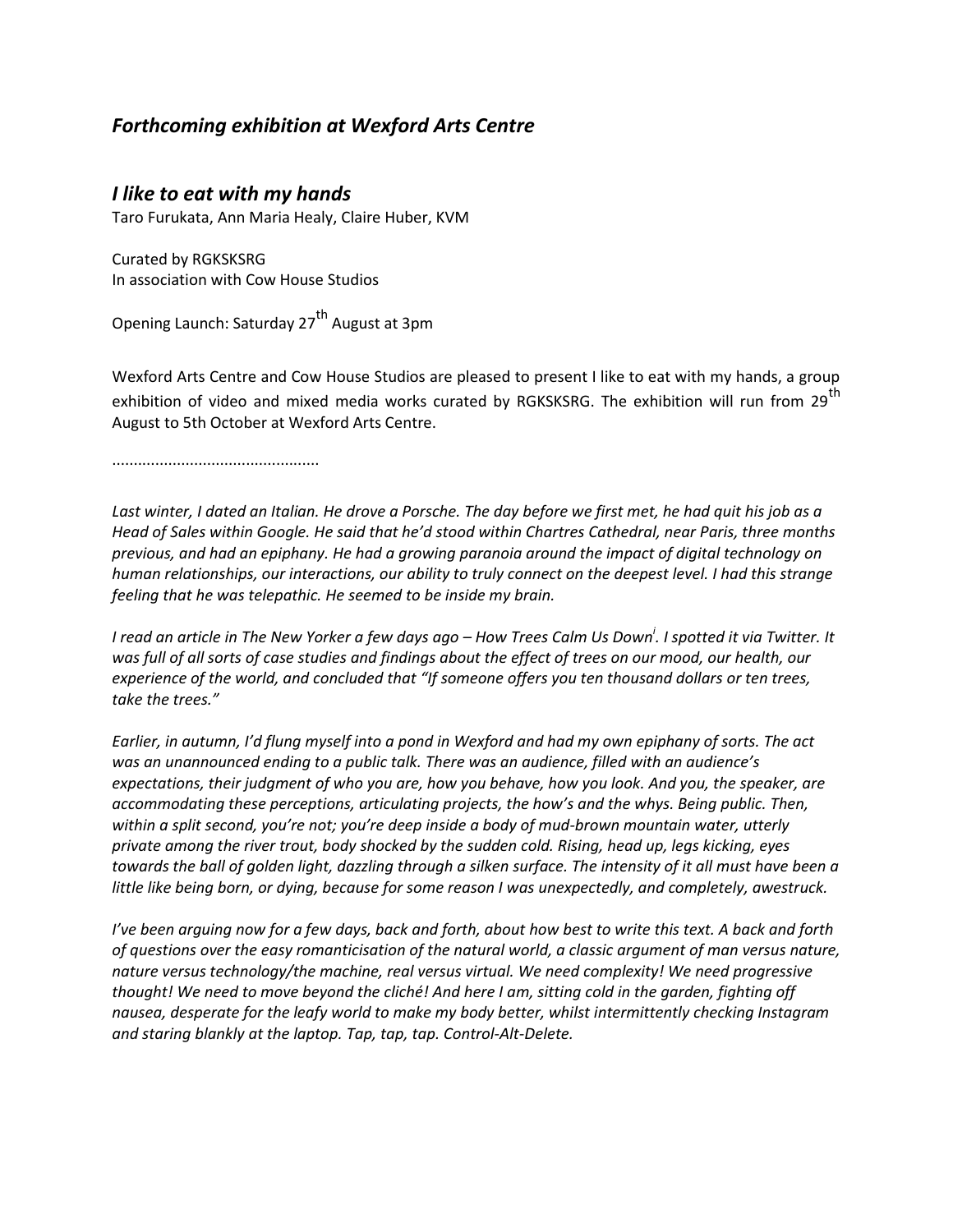The exhibition I like to eat with my hands is the outcome of an artistic residency involving five contemporary, international artists. The participants were artists Taro Furukata and Ann Maria Healy, dancer/choreographer Claire Huber, and writer/artist duo KVM - Ju Hyun Lee and LudovicBurel.

For a period of eight-weeks in autumn last year, they re-located their practices to the deeply rural environment of Cow House Studios, situated on a working farm in the foothills of the Blackstairs Mountains, County Wexford.

Together, they immersed themselves in research between the studios, the land and the shared accommodation, to create new work, share skills, and reflect on their own and others' individual practices. Within this activity, the question was asked: can situating oneself within these new 'Pig Earth' surroundings potentially radicalise an existing working process?

Our answer comes to you in the form of this exhibition. It comes in the lonesomeness of Taro Furukata's poignant attempts to assimilate (physically metabolising new spaces in the sanctity of his actual body) and to reach back home (phoning his Grandma for hand-me-down recipes); in Claire Huber's struggle out of the physical and metaphysical confines of the body (dancing with and in nature in a wild and comic reach for meaning); in Ann Maria Healy's search for spiritual guidance or resonance amongst dated mythological traditions (removed and ritualised in their almost but not quite kitsch physical form), and in KVM's more than skin-deep transference of cultural mores (echoes of nasty cultural realities, warts and all).

**RGKSKSRG** is the paired curatorial practice of Rachael Gilbourne and Kate Strain.

I like to eat with my hands is kindly supported by Cow House Studios, Wexford Arts Centre and Wexford County Council.

*I like to eat with my hands* will run in the upper and lower galleries of Wexford Arts Centre fromMonday 29th August to Wednesday 5th October and gallery hours are Monday to Saturday, from 10am-5pm. For further information on the artist or exhibition please contact Catherine Bowe, Visual Arts Manager on +353 (0)53 9123764 or emai[l catherine@wexfordartscentre.ie.](mailto:catherine@wexfordartscentre.ie)

................................................

## **About the artists:** Taro Furukata, Ann Maria Healy, Claire Huber, KVM

**Taro Furukata** (1975, Japan) is an artist living and working in Hiroshima. In his practice, he deals with the nature and process of engaging with a society that is foreign to one's birthplace/home. In particular, he investigates the transformation of behaviour, attitude and language, which occurs as an individual begins to accept the 'foreign' community's rules and conventions. For Furukata, this acceptance is a never-ending transformation through measuring differences and similarities between others and himself. These socio-psychological changes are not easily visible. Furukata focuses on these changes – what he terms as "invisible transformations" – and turns them to installation, painting and sculpture.

Recent solo exhibitions include *A/T* (with Aisuke Kondo)*,* BlanClass, Yokohama, Japan (2016); *A Call To Family*, ITO, Stuttgart (2015-16); *Grainy, Blurry*, duo show with Andreas Sell, Japan Foundation Cologne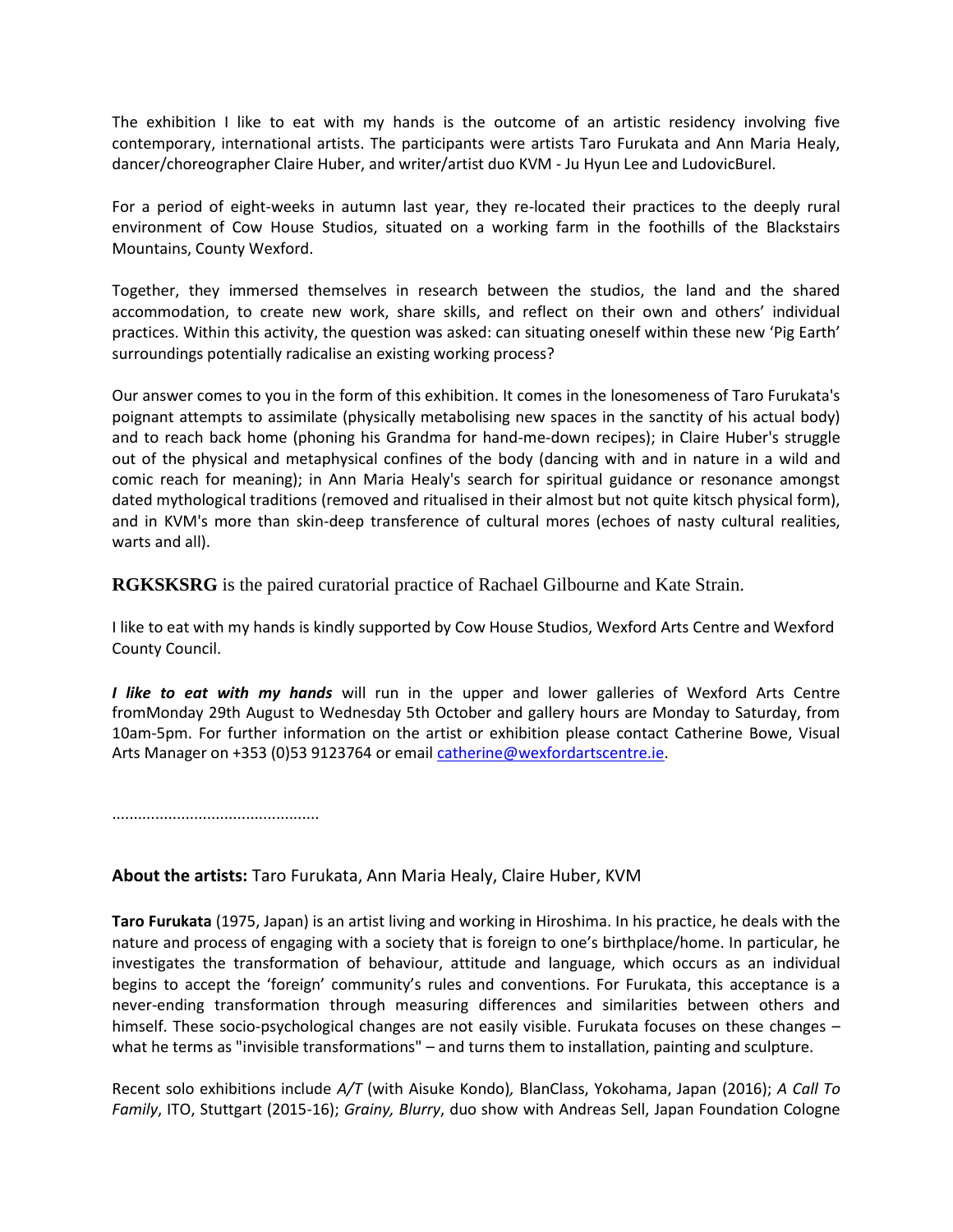(2013); *I and You and Somebody*, Tokyo Wonder Site Residency in KunstraumKreuzberg / Bethanien, Berlin (2013); *Specific Banality*, Galeria NAPRZECIW, Poznan (2011); *I Have Hope Anyway*, KusntvereinLoitz, Loitz (2010). Selected group exhibitions include *More or Less,* WCW Gallery, Hamburg (2013); *GOOD LIFE: the 53rd October Salon*, the former building of the Geodetic Institute, Belgrade, Serbia (2012); *Collection n°1* - resonance with the 11th Lyon Biennale, INTERIOR and the collectors, Lyon (2011). Furukata is also a lecturer, and works as a curator, most recently working on a series of three exhibitions titled *100 Ideas on Tomorrow's Island - What art can do for a better society*, at ART BASE MOMOSHIMA and the entire Momoshima Island, Omomichi, Japan (2013-14).

Visit the artist's website: <http://www.tarofurukata.com/index.html>

**Ann Maria Healy** (1983, Ireland) is an artist currently based in Dublin. Working between installation, video, performance and text, she is interested in reoccurrence, mimesis, the power of history and narratives deeply embedded within the human psyche. Taking established tropes, she reworks them into alternative narratives, seeking potential methods of togetherness outside of what she terms 'the contemporary hegemonic modes of social being'. Issues of gender and representation within popular culture, are important reference points within her practice.

Selected exhibitions include *Your ass protrudes toward the malaise*, Eight Gallery, Dublin (2015); *Kairos Time*, Tent Gallery, Rotterdam (2014); *BonteAvonde*, The Piet Zwart Institute, Rotterdam (2014); *Spinning Candor*, Gort Library, Galway (2013); and *Labour - Female Irish Culture, Live*, touring from Performance Space, London, The Void, Derry, and The LAB, Dublin (2012). Previous residencies include The Banff Centre, CAN (2012); The Guesthouse, Cork (2011); Live Art Development Agency, London (2010); and TaktKunstprojektraum Residency, Berlin (2008). Healy is an MFA graduate of The Piet Zwart Institute, Rotterdam (2014), and a current member of the studio collective Basic Space, Dublin.

Visit the artist's website[: http://annmariahealy.net/](http://annmariahealy.net/)

**Claire Huber** (1987, France) is a choreographer and performer currently based in Greece. Through her practice she explores connections relating to organicity, striving to uncover continuity between living and non-living material. She is interested in mining the implications of the physical site of the plexus, the bodily centre for emotional experience, and the invisible track that connects the hands to the mouth. Through choreography and performance she considers what it means, as a dancer, to be driven by a desire to consume, and what potential affect that might have on movement and the body.

Recent projects include *In Progress Feedback Festival: Urban Surprises*, Athens (2016); *The Ghosts*, theatre and dance teaching at an alternative primary school, Berlin, and *Anatomical Orchestra*, collaboration with Eva Kot'átková, the Schinkel Pavilion, Berlin. Previous choreographic work includes *Die BlaueBahn* for Theatherhausmitte Festival (2014) and *ImLande der Zauberei*, for seven dancers (2013). In 2014, she participated on SMASH, Berlin; and has been in professional training in Marameo and the Tanzfabrik, Berlin, from 2013 – 2015.

See more documentation of *Anatomical Orchestra*, collaborative work with Eva Kot'átková, 2014: <http://www.schinkelpavillon.de/exhibitions/archive/eva-kotatkova-anatomical-orchestra/>